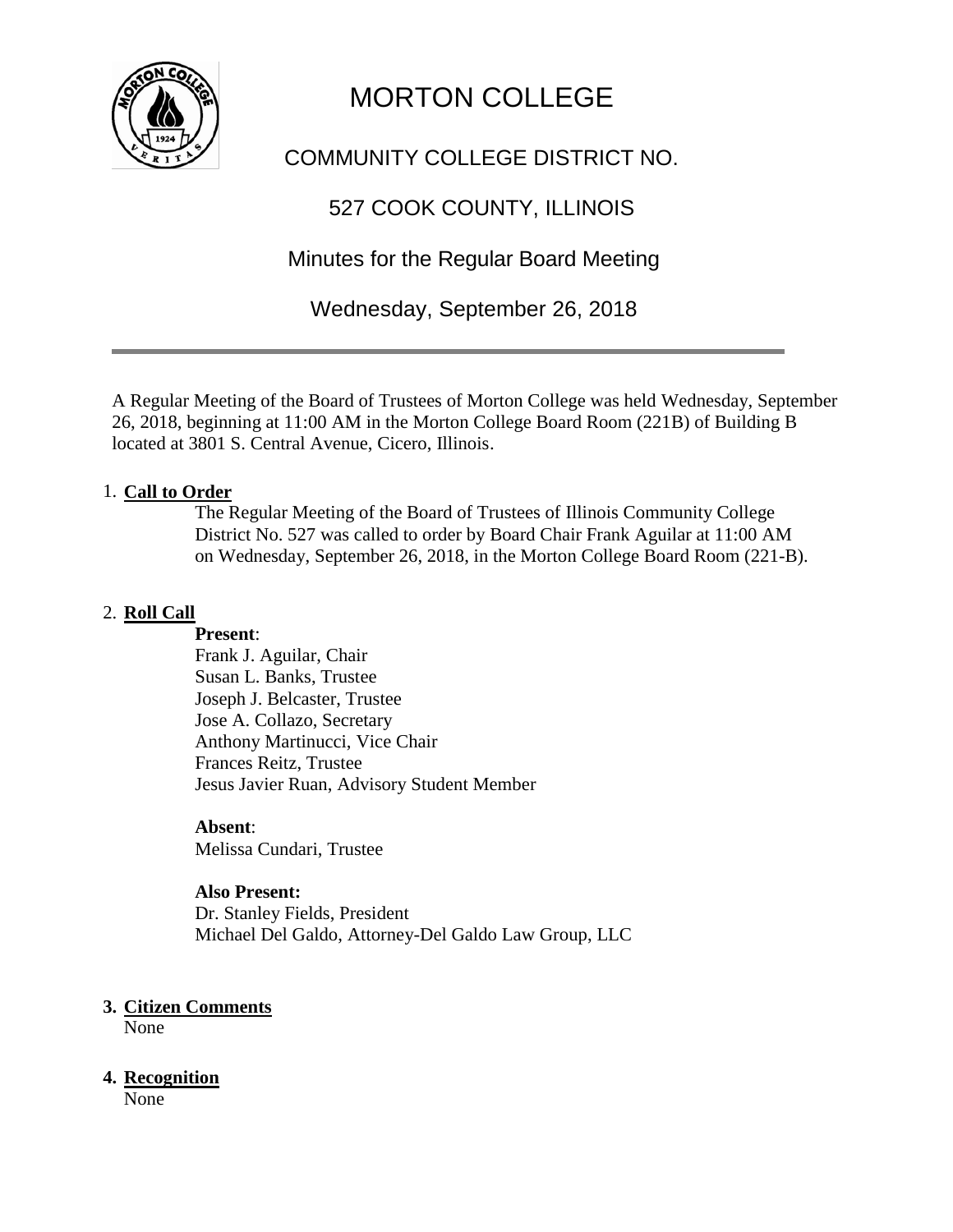## **5. Correspondence**

None

## **6. Reports**

6. 1. ICCTA/ACCT There were none

## 6. 2. Student Member- Jesus Javier Ruan

Advisory Voting Student Member Ruan gave the monthly report of student programs and activities.

6. 3. Community Facilities Usage Report-Information Only

6. 4. Out of State Travel Report-Information Only

## **7. President's Report**

7. 1. Fitness Center

Marisol Velazquez, Dean of Student Services, William Jacklin, Athletics Director, and Blanca Jara, Director of Public Relations & Community Outreach gave a presentation regarding renovating the second floor of Building E into a state of the art fitness center. This fitness center would be at no cost to the 527 District. This new center will be approximately 4,100 square feet with 12-foot ceilings. Morton College branding will be prominent throughout the center. The goal is to open during the spring semester, and requisitions will be presented to the Board for approval during the October meeting.

## 7. 2. Community College Survey of Student Engagement (CCSSE)

Derek Shouba, Dean of Students, spoke about CCSSE. This survey reports how students perceive assessment at Morton College. Mr. Shouba reviewed the results with the Board, and noted that the results will be reviewed with various groups throughout the College.

## 7. 3. Strategic Plan

Laurie Cashman, Associate Dean of Arts and Sciences, reviewed Student Success with Development Educations. Ms. Cashman reported that Adult Education will begin assisting students to get up to speed with English and Math at no charge to the student. This will benefit the students as some students run out of financial aid before they are able to test into their core classes.

7. 4. Strategic Enrollment Plan

Marisol Velazquez gave the following reports:

We are currently down 1% to last year as of the 1th day of school. However, as of September 25, we are up 12%; the enrollment numbers are not final until the end of the semester.

## 7. 5. Higher Learning Commission (HLC)

Dr. Fields has met with our HLC Liaison, Dr. Linnea Stenson, to talk about steps to prevent the College of a sanction. Dr. Stenson will attend the Special Board Meeting on October 11<sup>th</sup> at 11 AM to present to the Board "The Importance of Accreditation to an Institution."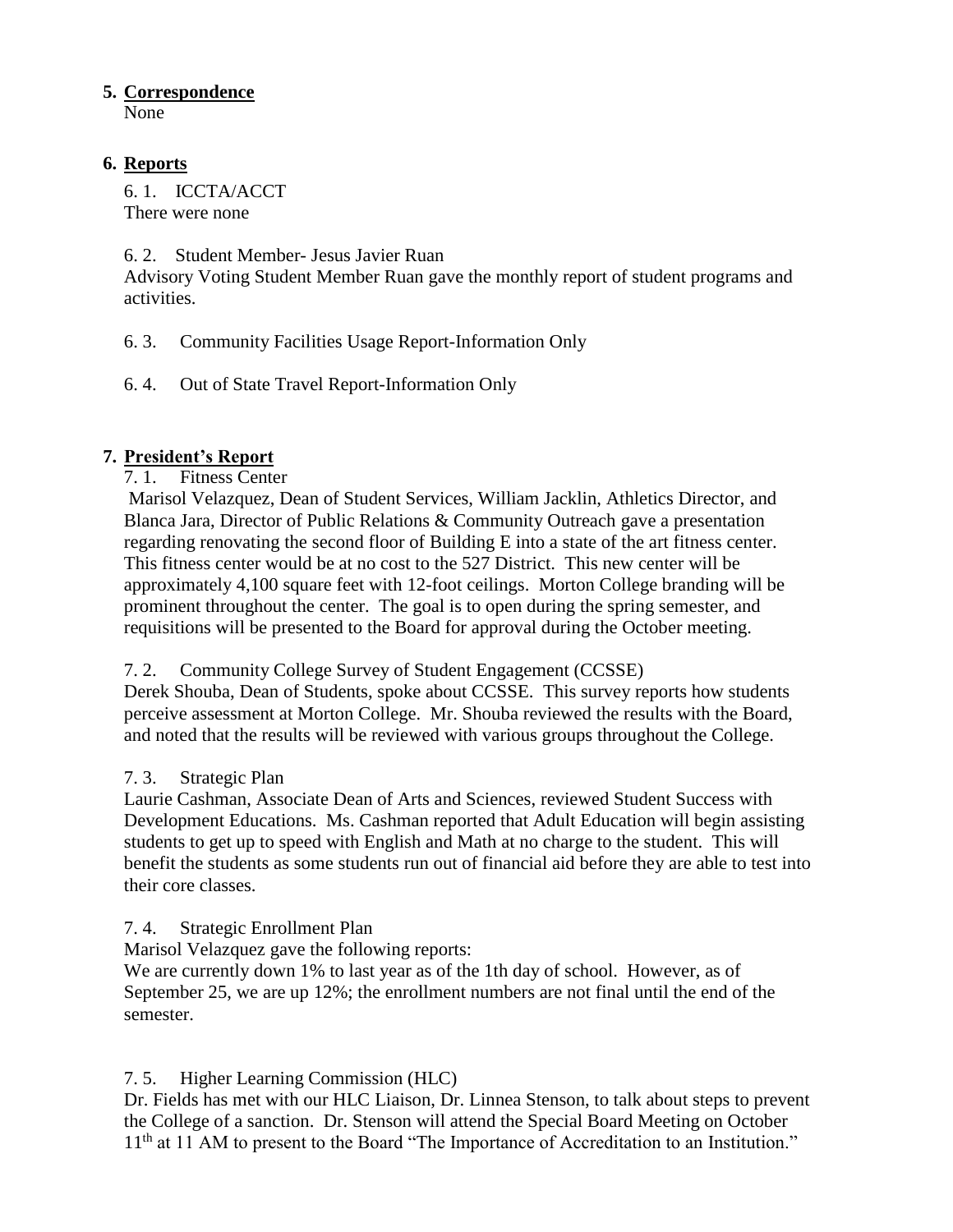Dr. Fields will also provide the HLC with an update as to where we stand before the November 1<sup>st</sup> Meeting. The following items will be included: approved Membership with the Association of Governing Boards, development of the Vender-Audit committee, review of the Board Polices, Trustee attendance at State and National Conferences, Board Chair invited to represent the ICCTA for our region, and finally the October  $11<sup>th</sup>$ presentation with Dr. Stenson.

Trustee Reitz expressed concern that the Board has not had a retreat in two years to review goals, strategic plan, and professional development. Dr. Fields sated that the last two retreats were June 7, 2017 and November 17, 2017.

7. 6. Finance Review Ms. Perez reviewed the Education Fund Balance. We ended FY18 at a \$2.6 Million surplus. The FY19 Budget will be voted on today.

## **8. Consent Agenda**

Trustee Martinucci moved to approve the consent agenda items 8.1 through 8.15, as listed below. Trustee Collazo seconded the motion.

Advisory Vote-Student Member Ruan: Aye

Aye: Trustees Aguilar, Banks, Belcaster, Collazo, Martinucci, and Reitz Nays: None. Absent: Trustee, Cundari. Motion Carried.

## **The below were the approved consent agenda items:**

8. 1. Approval of the Consent Agenda-Items may be removed from the consent agenda on the request of any one member. Items not removed may be adopted by general consent without debate. Removed items may be either taken up immediately after the consent agenda, or placed later on the agenda at the discretion of the Board.

8. 2. Approval of the Minutes of Regular Meeting held on August 22, 2018

8. 3. Approval and Ratification of Accounts Payable and Payroll \$2,834,091 and Budget Transfers \$0 for the month of July 2018, as submitted

8. 4. Approval of the Monthly Budget Report-for fiscal year to date ending in July 2018 be received and filed for Audit

8. 5. Approval of the Treasurer's Report - July 2018 be received and filed for Audit

8. 6. Approval of the following Facility Use Permit: Home School PTO, September 27, 2018, Morton College Gym

8. 7. Approval of the Continued Institutional Membership with West Central Municipal Conference for FY19 in the amount of \$1,650.00, as submitted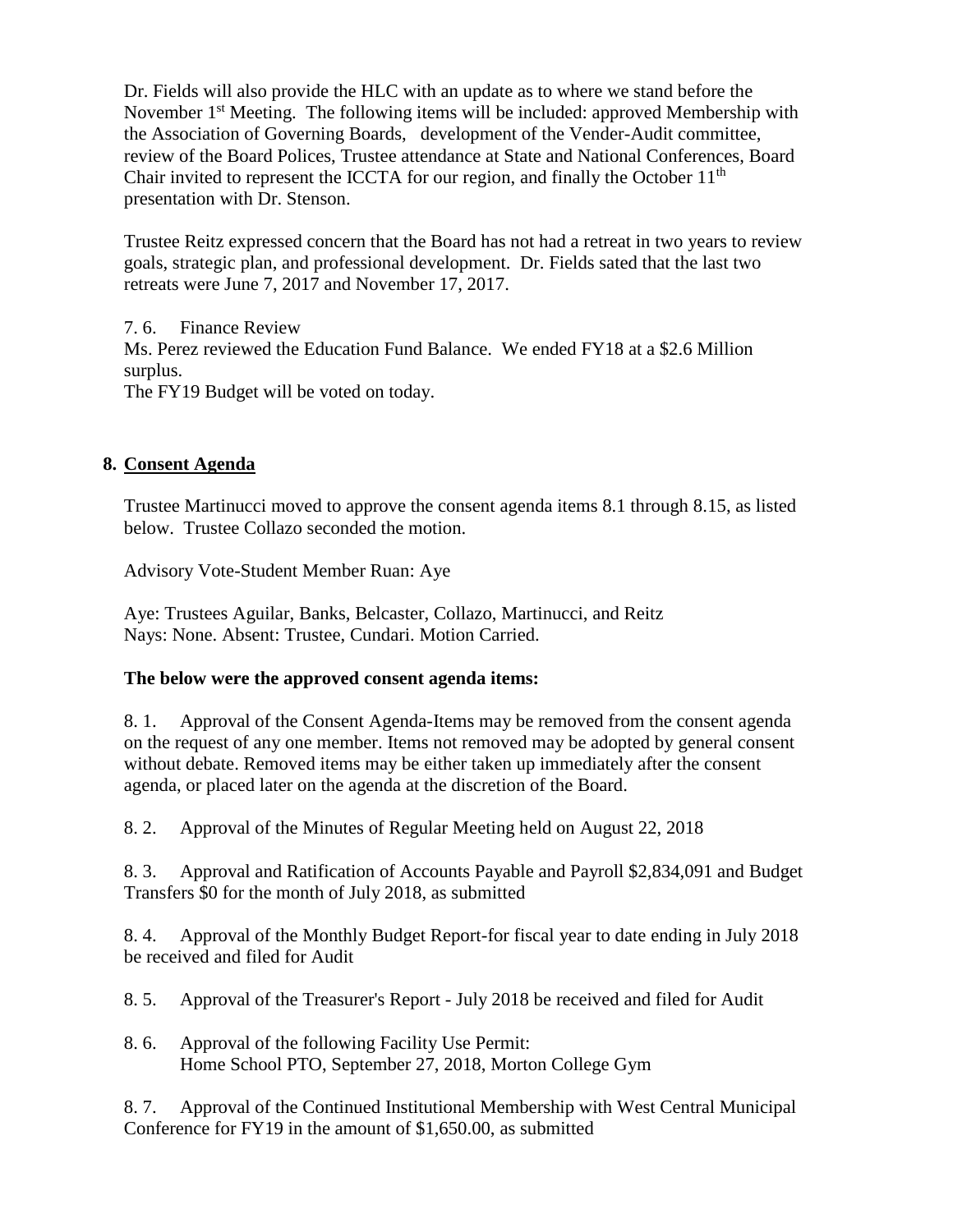8. 8. Approval of the Continued Nursing Membership with Accreditation Commission for Education in Nursing (ACEN) for FY19 in the amount of \$2,875.00, as submitted

8. 9. Approval of the Morton College Police Department Annual Crime Statistics and Security Report/Jeanne Cleary Act Compliance Document of 2017, as submitted

8. 10. Approval of an Affiliation Agreement between Morton College and Symbria Rehab, Inc. for clinicals related to PTA Program, as submitted

8. 11. Approval of the Affiliation Agreement and Implementation Letter between Morton College and Physical Therapy Holdings, Inc. for the PTA Program, as submitted

8. 12. Approval of the Out of State Travel for the Student Government Association to attend the ASAG Conference in Los Angeles, as submitted

8. 13. Approval of the Amendment to the Agreement between Morton College and Parchment Inc., as submitted

8. 14. Approval of the Out of State Travel for the Society of Hispanic Professional Engineers (SHPE) to attend the 2018 SHPE National Conference in Cleveland, OH, as submitted

8. 15. Approval of the continued institutional membership in the American Association of Community Colleges for a total fee of \$6,275.00, which includes participation for the President in the Presidents' Academy for the Calendar Year 2019, as submitted

## **9. Old Business Action Items**

Trustee Martinucci moved to approve the lease purchase for a 2019 Ford E-350 15 passenger van from StarCraft Bus Sales. Trustee Belcaster seconded the motion.

Advisory Vote-Student Member Ruan: Aye

Aye: Trustees Aguilar, Banks, Belcaster, Collazo, Martinucci, and Reitz Nays: None. Absent: Trustee, Cundari. Motion Carried.

#### **10. New Business Action Items**

10. 1. Trustee Martinucci made a motion to approve the Resolution adopting the Annual Budget for the fiscal year beginning July 1, 2018 and ending June 30, 2019 of the Illinois Community College District Number 527, as submitted. Trustee Belcaster seconded the motion.

Advisory Vote-Student Member Ruan: Aye

Aye: Trustees Aguilar, Banks, Belcaster, Collazo, Martinucci, and Reitz Nays: None. Absent: Trustee Cundari. Motion Carried.

10. 2. Trustee Martinucci made a motion to approve the agreement between Morton College and Northern Equipment and Training, LLC for Forklift Training, as submitted. Trustee Belcaster seconded the motion.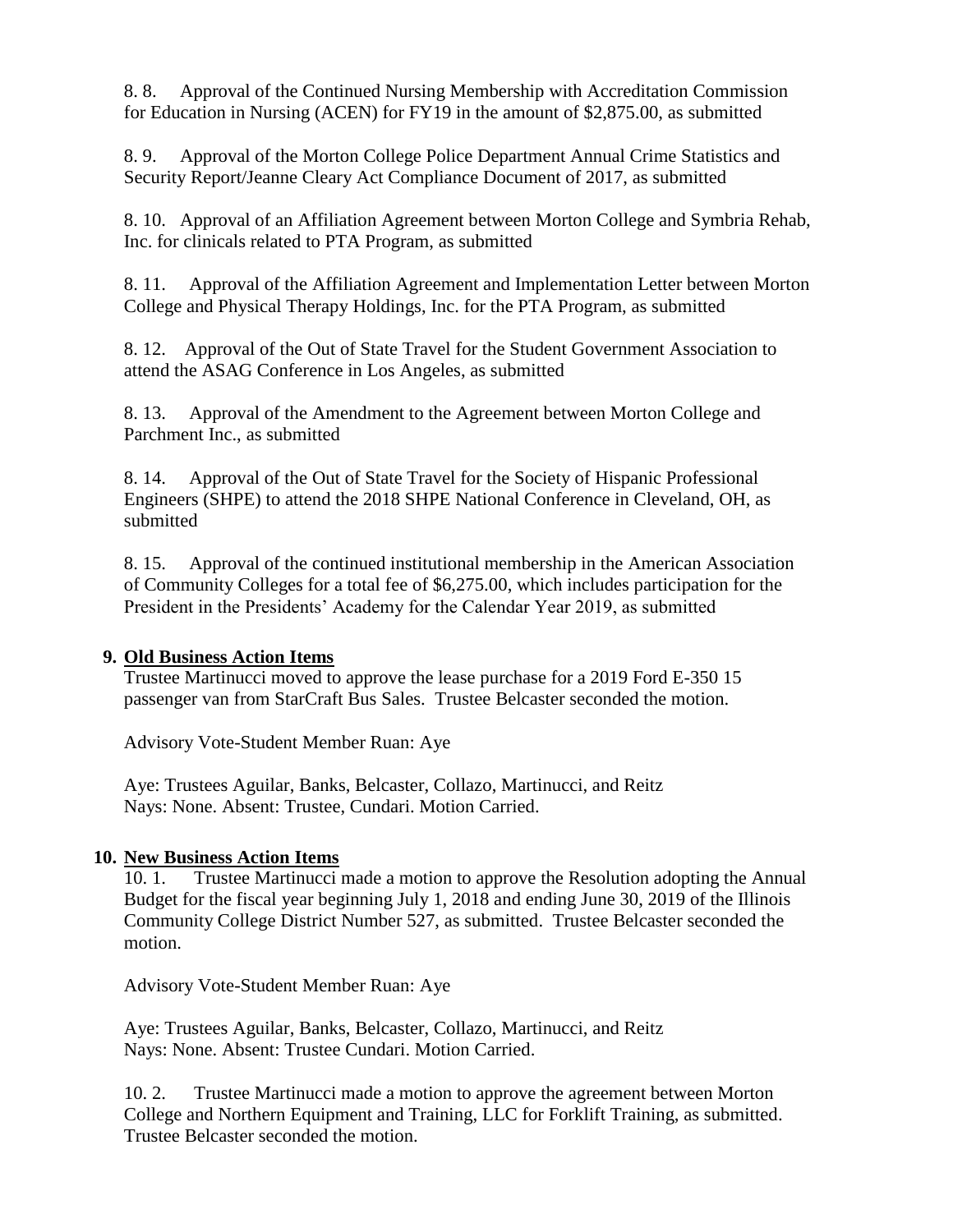Advisory Vote-Student Member Ruan: Aye

Aye: Trustees Aguilar, Banks, Belcaster, Collazo, Martinucci, and Reitz Nays: None. Absent: Trustee Cundari. Motion Carried.

10.3 Trustee Martinucci made a motion to approve and ratify the termination of the contract between Morton College and Res Publica, Effective October 31, 2018, as submitted. Trustee Collazo seconded the motion.

Advisory Vote-Student Member Ruan: Aye

Aye: Trustees Aguilar, Banks, Belcaster, Collazo, Martinucci, and Reitz Nays: None. Absent: Trustee Cundari. Motion Carried.

10.4 Introduction and discussion of a new Board Policy, Communications with the Board by Vendors through the President.

Trustee Banks asked for examples of the vendors. Dr. Fields explained this policy applies to all vendors.

## **11. Personnel Action Items**

11. 1. The following Human Resource Reports was submitted for information only:

- 11.1.1 Resignation Report-Information Only
- 11.1.2 Part-Time Employment Report-Information Only

11. 2. Trustee Martinucci made a motion to approve a new Part-Time, Classified Non-Union Position of Nursing Lab Support Assistant, as submitted. Trustee Collazo seconded the motion.

Advisory Vote-Student Member Ruan: Aye

Aye: Trustees Aguilar, Banks, Belcaster, Collazo, Martinucci, and Reitz. Nays: None. Absent: Trustee Cundari. Motion Carried

11. 3 Trustee Martinucci moved to approve a new Part-Time, Classified Non-Union Position of Student Helper-General, as submitted. Trustee Belcaster seconded the motion.

Advisory Vote-Student Member Ruan: Aye

Aye: Trustees Aguilar, Banks, Belcaster, Collazo, Martinucci, and Reitz. Nays: None. Absent: Trustee Cundari. Motion Carried

11. 4. Trustee Martinucci made a motion to approve a new Full-Time, Classified Union position of Data Support Specialist, as submitted. Trustee Belcaster seconded the motion.

Advisory Vote-Student Member Ruan: Aye

Aye: Trustees Aguilar, Banks, Belcaster, Collazo, Martinucci, and Reitz.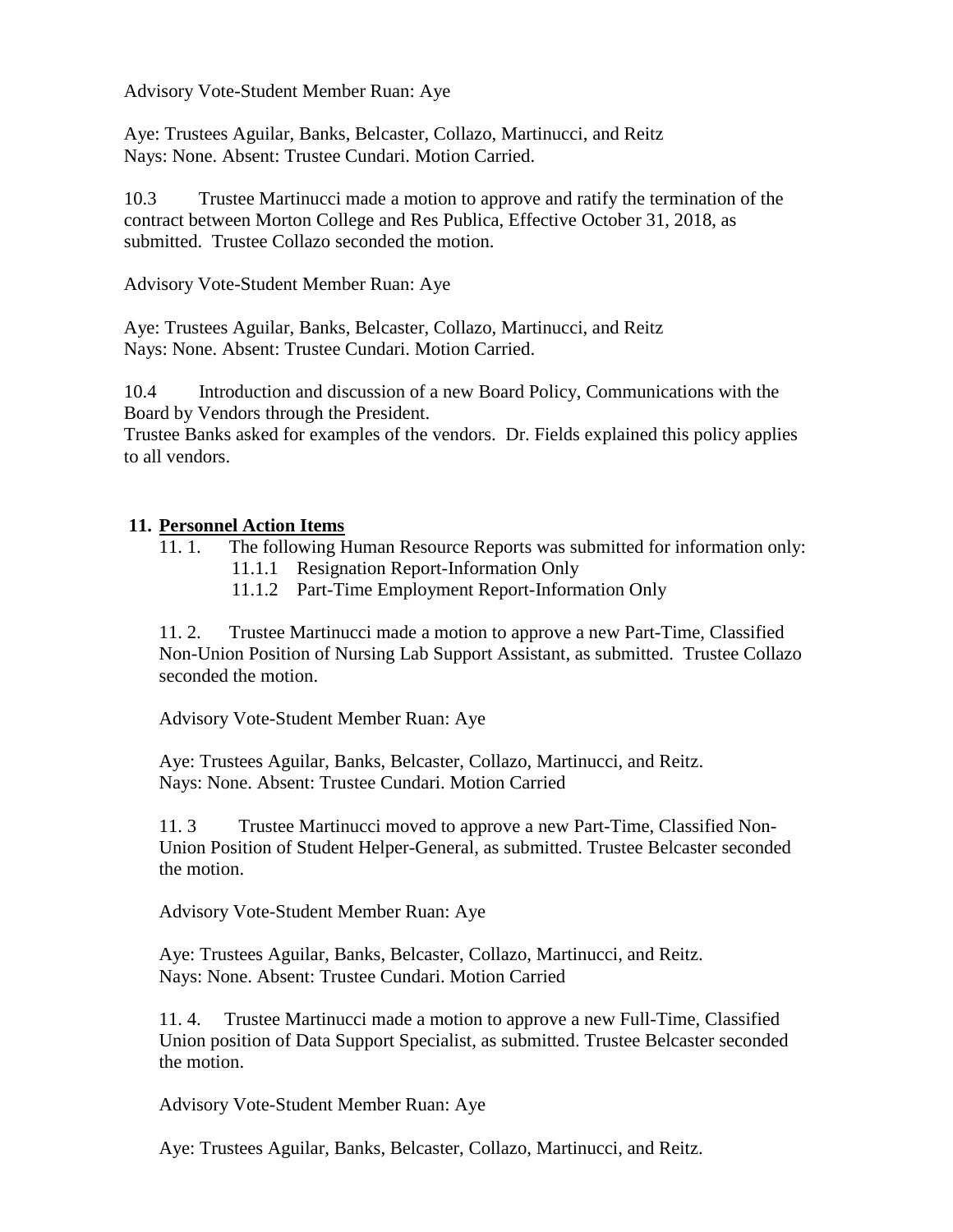Nays: None. Absent: Trustee Cundari. Motion Carried

11. 5 Trustee Martinucci made a motion to approve the Transfer Report, as submitted. Trustee Collazo seconded the motion.

Advisory Vote-Student Member Ruan: Aye

Aye: Trustees Aguilar, Banks, Belcaster, Collazo, Martinucci, and Reitz. Nays: None. Absent: Trustee Cundari. Motion Carried

11. 6 Trustee Martinucci made a motion to approve the Full-Time Employment Report, as submitted. Trustee Collazo seconded the motion.

Advisory Vote-Student Member Ruan: Aye

Aye: Trustees Aguilar, Banks, Belcaster, Collazo, Martinucci, and Reitz. Nays: None. Absent: Trustee Cundari. Motion Carried.

Ron Lullo, HR Director introduced the new employees.

11. 7. Trustee Martinucci made a motion to approve the Lay-Off Report, as submitted. Trustee Collazo seconded the motion.

Advisory Vote-Student Member Ruan: Aye

Aye: Trustees Aguilar, Banks, Belcaster, Collazo, Martinucci, and Reitz. Nays: None. Absent: Trustee Cundari. Motion Carried.

11. 8. Trustee Martinucci made a motion to approve the Full-Time Termination Report, as submitted. Trustee Collazo seconded the motion.

Advisory Vote-Student Member Ruan: Aye

Aye: Trustees Aguilar, Banks, Belcaster, Collazo, Martinucci, and Reitz. Nays: None. Absent: Trustee Cundari. Motion Carried.

11. 9. Trustee Martinucci made a motion to approve the Full-Time Retirement Report, as submitted. Trustee Collazo seconded the motion.

Advisory Vote-Student Member Ruan: Aye

Aye: Trustees Aguilar, Banks, Belcaster, Collazo, Martinucci, and Reitz. Nays: None. Absent: Trustee Cundari. Motion Carried.

11. 10. Trustee Martinucci made a motion to approve the Adjunct Faculty Assignment/Employment Report for Fall Semester 2018 in the amount of \$817,765.29 as submitted, pending class cancelations and/or additions. Trustee Belcaster seconded the motion.

Advisory Vote-Student Member Ruan: Aye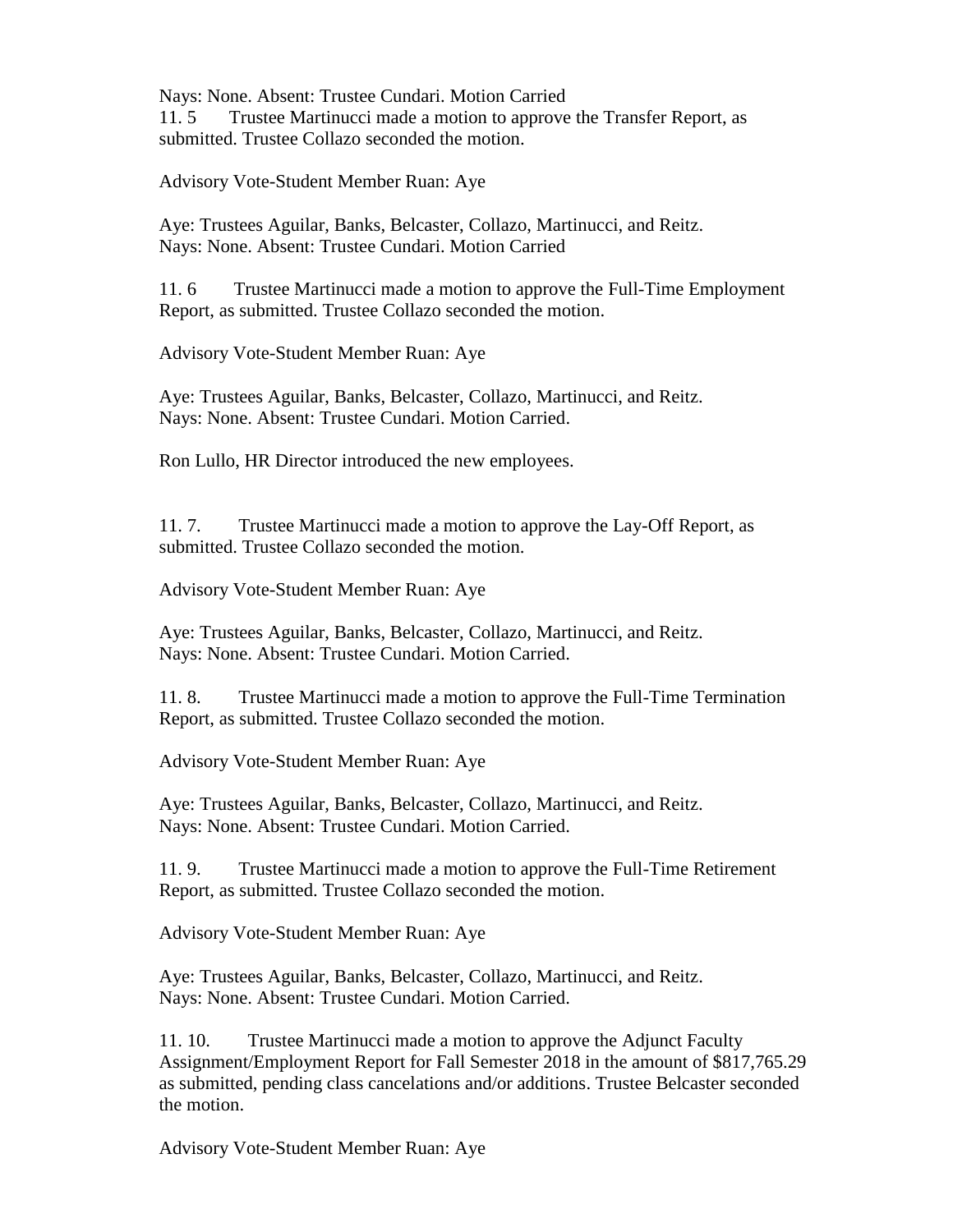Aye: Trustees Aguilar, Banks, Belcaster, Collazo, Martinucci, and Reitz. Nays: None. Absent: Trustee Cundari. Motion Carried.

11. 11. Trustee Martinucci made a motion to approve the compensation report for Adjunct Faculty Members teaching English 101, 102, 086, 088, 071, 076, 151 and 152 for Summer Semester 2018 in the amount of \$2,908.68, as submitted. Trustee Belcaster seconded the motion.

Advisory Vote-Student Member Ruan: Aye

Aye: Trustees Aguilar, Banks, Belcaster, Collazo, Martinucci, and Reitz. Nays: None. Absent: Trustee Cundari. Motion Carried.

11. 12. Trustee Martinucci made a motion to approve Overload Report for Fall Semester 2018 in the amount of \$335,180.35 as submitted, pending additional class cancelations and/or additions. Trustee Belcaster seconded the motion.

Advisory Vote-Student Member Ruan: Aye

Aye: Trustees Aguilar, Banks, Belcaster, Collazo, Martinucci, and Reitz. Nays: None. Absent: Trustee Cundari. Motion Carried.

11. 13. Trustee Martinucci made a motion to approve the Personal Service Agreement with Part-Time/Temporary Athletic Coach, Isis Mance, for the position of Assistant Women's Basketball Coach at the rate of \$2,470.94 effective September 27 through June 30, 2019, as submitted. Trustee Belcaster seconded the motion.

Advisory Vote-Student Member Ruan: Aye

Aye: Trustees Aguilar, Banks, Belcaster, Collazo, Martinucci, and Reitz. Nays: None. Absent: Trustee Cundari. Motion Carried.

11. 14. Trustee Martinucci made a motion to approve the updated Job Descriptions to reflect the reorganization that was approved at the August 22, 2018 Board Meeting, as submitted. Trustee Belcaster seconded the motion.

Advisory Vote-Student Member Ruan: Aye

Aye: Trustees Aguilar, Banks, Belcaster, Collazo, Martinucci, and Reitz. Nays: None. Absent: Trustee Cundari. Motion Carried.

11. 15. Trustee Martinucci made a motion to approve the updated Part-Time Job Descriptions, as submitted. Trustee Belcaster seconded the motion.

Advisory Vote-Student Member Ruan: Aye

Aye: Trustees Aguilar, Banks, Belcaster, Collazo, Martinucci, and Reitz. Nays: None. Absent: Trustee Cundari. Motion Carried.